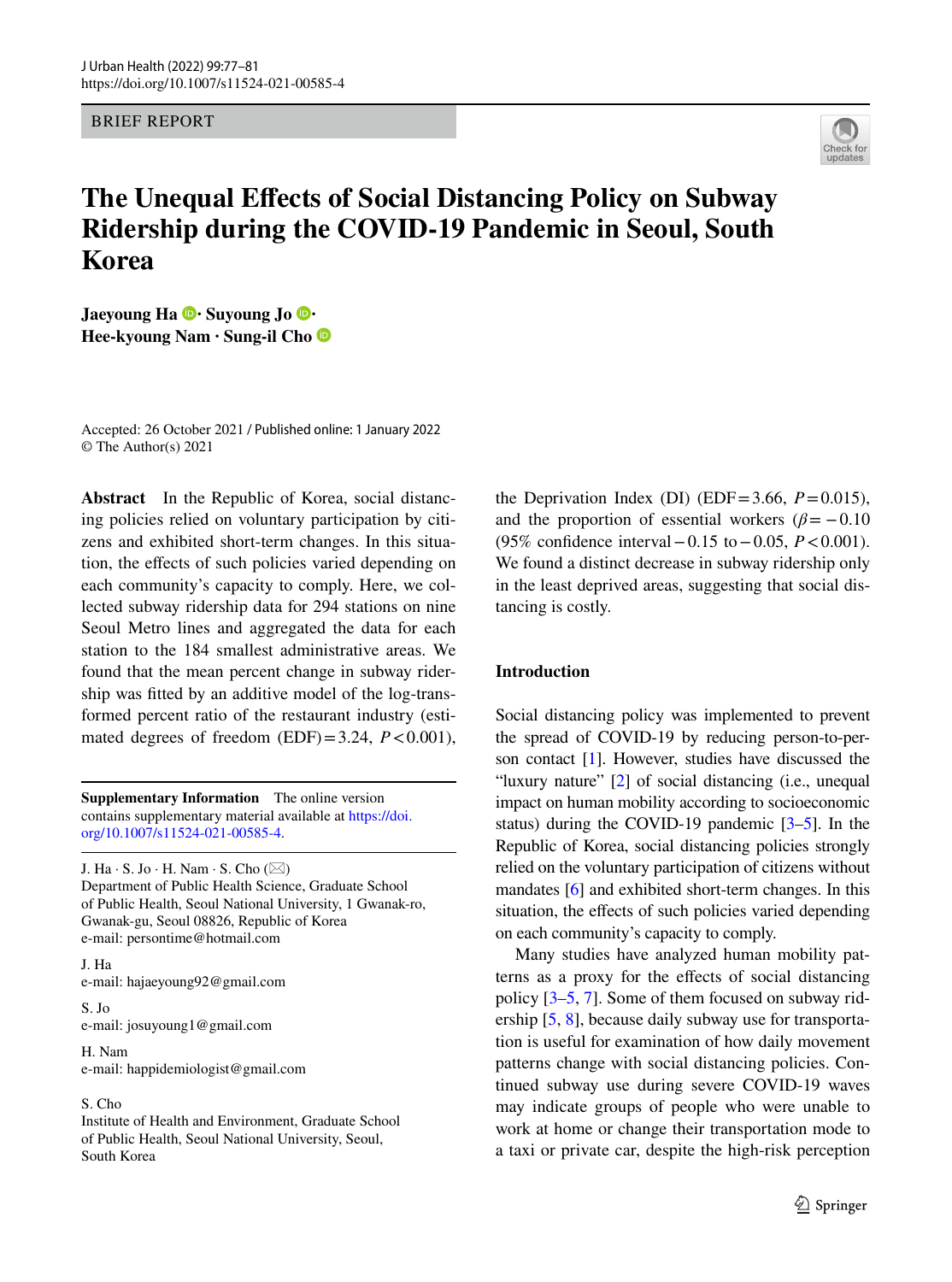of the subway as a closed, crowded space [[9\]](#page-4-7). The subway ridership pattern can be interpreted from a regional perspective, because it refects the socioeconomic characteristics of the area around a subway station [\[10](#page-4-8)].

Here, we studied the unequal responses of communities to social distancing policy through subway use patterns, which refected regional socioeconomic characteristics. We hypothesized that areas with higher socioeconomic status would show a greater decrease in subway use. We adjusted for the proportion of essential workers and for the leisure-purpose movements represented by restaurants in areas to explore the relationship.

## **Methods**

#### Study Area

In Seoul, Korea, as of July 2021, there were nine major subway lines with 321 stations and a light line with 10 stations. We studied 294 stations on the nine major subway lines from January 1, 2020, to December 31, 2020. We aggregated the card tags of each station to the smallest administrative units of Seoul [\[11](#page-4-9)]. We treated stations on diferent lines diferently; we used the mean value of a transfer station with several lines, considering heterogeneity in the amount of movement. Thus, 184 of the 425 administrative areas were included.

# Variables

The response variable was set as the percent change (%) in the reduction in subway travel between the period with the weaker social distancing level 1 (November 5 to 17, 2020) and the period with the stronger social distancing level 2.5 (December 10 to 22, 2020) (Appendix 1). We compared changes between the two periods to assess community adoption of rapidly strengthened policy. The percent change in subway ridership was averaged weekly to adjust for diferences between weekdays and weekends.

The Deprivation Index (DI), density of restaurant industries, and proportion of essential workers were used as explanatory variables. To estimate the socioeconomic status of each region, we used the

DI reported by the Seoul Health Foundation in 2018 [\[12](#page-4-10)], which was calculated using the Korean version of the deprivation index (KorDep\_2015) developed by Kim et al. [[13\]](#page-4-11). The DI was calculated by summing four standardized scores (z-scores) regarding the following proportions: households with automobiles, the population with less than a high school education, the population corresponding to the lower social class, and the divorced or widowed population.

The percentage of essential workers in each region was calculated as the sum of the numbers of workers engaged in agriculture, forestry, fshing, manufacturing, mining, water, electricity and gas, construction, passenger transportation, wholesale and retail, education, and healthcare, divided by the total number of workers in 2018. The restaurant industry variable was calculated as the log-transformed percentage of restaurant businesses (cafes, restaurants, bakeries, and pubs), compared with the total number of businesses in each region of 2018.

#### Statistical Analysis

A generalized additive model (GAM) integrates a generalized linear model and additive model; it fexibly refects nonlinear associations between response and explanatory variables [[14,](#page-4-12) [15\]](#page-4-13). We used a GAM to make inferences concerning the mean percent change of the reduction in subway use (*y*) caused by the additive effects of socioeconomic factors in each region, and the smooth functions of each variable as:

```
y = \beta_0 + \beta_1 \times essential workers + s (log (restaurants)) + s(DI) + \epsilon
```
Statistical analyses using GAMs were conducted using the "mgcv" package (ver. 1.8–28) in R ver. 4.0.4. A *p*-value  $< 0.05$  from a two-sided statistical test was considered statistically signifcant.

## **Results**

Figure [1](#page-2-0) shows that the subway use decreased during the period when the social distancing policy was strengthened quickly, from November 5, 2020 to December 22, 2020. During this period, subways were used more in deprived areas (Q3, Q4, and Q5) than in less deprived areas (Q1 and Q2). Using the percent change of the reduction (Fig. [1b](#page-2-0)), we found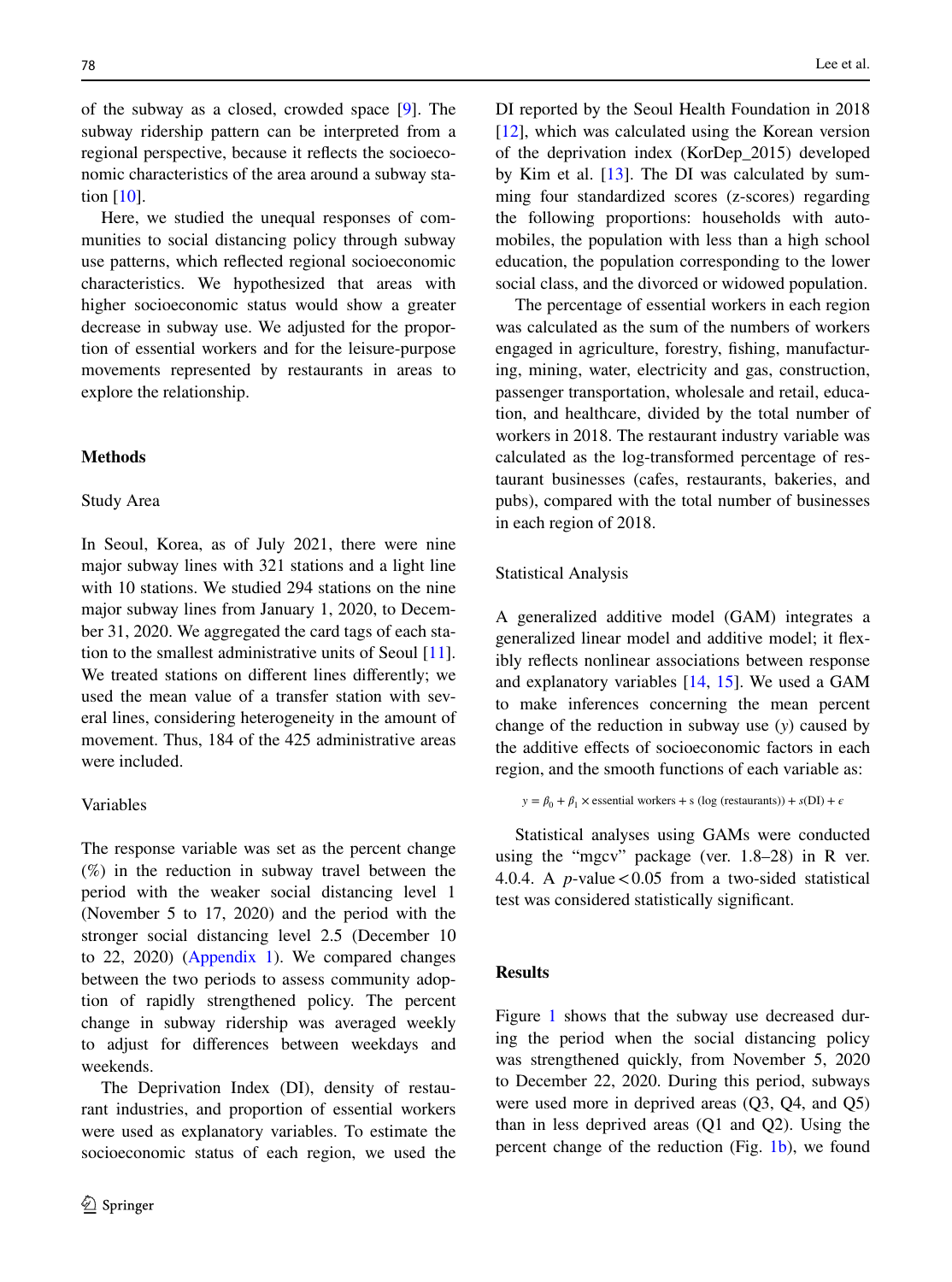

 $(b)$ Percent change of reduction in subway use(%) Deprivation Q1 (least deprived)  $-10$  $Q2$  $O<sub>3</sub>$  $Q<sub>4</sub>$  $-20$ Q5 (most deprived)  $-30$ Nov 15 Dec 01 Dec 15 date

<span id="page-2-0"></span>**Fig. 1** Changes in subway ridership with socioeconomic deprivation. GAM-smoothed lines with the 95% confdence intervals of the **a** weekly averaged subway use and **b** percent change in the weekly averaged subway use from November 5

to December 22, 2020, compared with baseline. The DIs of the study areas were classifed in quintiles; higher quintiles indicate greater deprivation

similar percent changes in areas Q3, Q4, and Q5; the reduction in subway use was approximately 30% greater in the least deprived area (Q1). Areas in Q2 had the least subway use, but the reductions in these areas were also smallest during that period.

We constructed a multivariate GAM model that included DI with other socioeconomic covariates (Fig. [2](#page-2-1)). The log-transformed restaurant industry (Estimated Degrees of Freedom (EDF)=3.24, *P*<0.001, Fig. [2a](#page-2-1)) and DI (EDF=3.66, *P*=0.015, Fig. [2b](#page-2-1)) had signifcant nonlinear associations with the changes in subway ridership. In comparison, the percentage of essential workers had a linear association with the percent change of subway ridership (*β*= −0.10 (95% confdence interval−0.15 to−0.05, *P*<0.001, Fig. [2c](#page-2-1)). Despite adjustment for the negative effect of essential workers on the percent change of subway ridership, areas where restaurants contributed less than approximately 10% of businesses were negatively associated with the ftted values.



<span id="page-2-1"></span>**Fig. 2** Efects of socioeconomic socioeconomic characteristic variable on the percent change in the reduction in subway ridership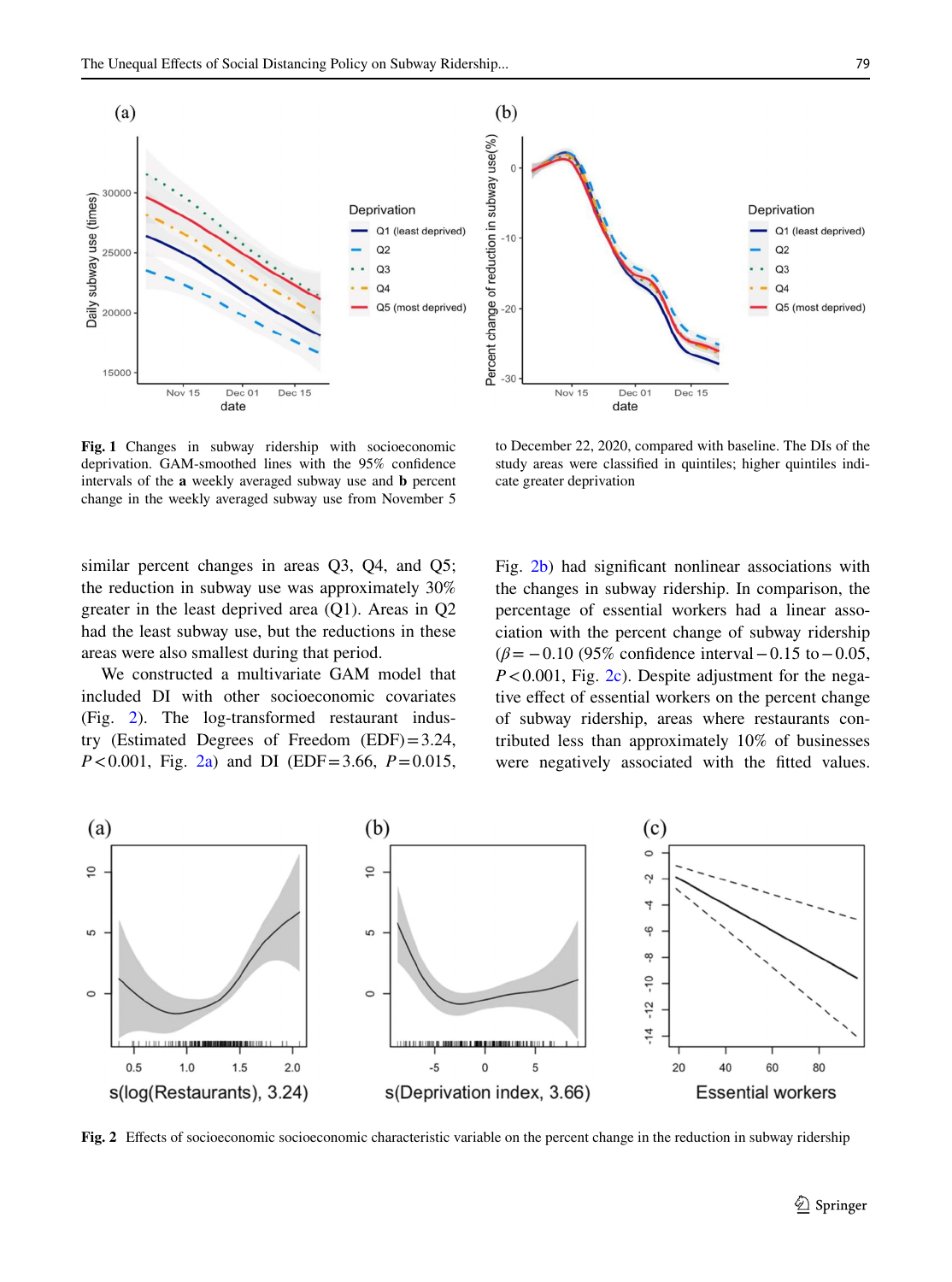Conversely, the percent change in subway ridership reduction was greater in areas where the percent ratio exceeded approximately  $30\%$  (Fig. [2a](#page-2-1)). The relationship in which less deprived areas had greater percent changes in subway ridership was evident only in areas with  $DI < -5$  (Fig. [2b\)](#page-2-1).

# **Discussion**

This study examined the unequal responses of communities to social distancing policy through differences in the reduction of subway usage by area. Despite adjustment for the effects of essential workers, the DI of a region and density of restaurants signifcantly contributed to a positive mean percent change in subway ridership. However, these contributions were evident only during a particular interval.

A large percent change in subway ridership was found in areas with a high proportion of restaurants, which indicated that such areas were more commercial in nature. Because highly commercial areas are usually clustered  $[16]$  $[16]$ , people may avoid visiting such areas because of the risk-perception of crowded places. In comparison, the percent change in subway ridership decreased slightly in areas with a low proportion of restaurants. It is possible that administrative or other essential businesses are present in these areas.

The least deprived areas had the largest percent change in subway ridership. Similar results were observed in studies exploring the association between socioeconomic deprivation and mobility using mobile phone data in Spain and New Zealand. In both studies, mobility levels in low deprivation areas declined strongly during the lockdown period, then normalized more quickly  $[3, 7]$  $[3, 7]$  $[3, 7]$  $[3, 7]$ . Our study is unique in that the association between socioeconomic deprivation and the percent change in subway ridership persisted, despite adjustment for the percentage of essential workers. This suggests that regardless of functional diferentiation between essential and non-essential industries in assessed areas, the socioeconomic statuses of the regions caused diferences in subway usage patterns.

An important finding was the "threshold effect" in social distancing; a signifcant reduction in subway ridership was found only in the least deprived areas. This suggests that people below a particular socioeconomic level perceive the costs of social distancing to outweigh their benefts because of economic insecurity  $[4, 17, 18]$  $[4, 17, 18]$  $[4, 17, 18]$  $[4, 17, 18]$  $[4, 17, 18]$  $[4, 17, 18]$  $[4, 17, 18]$ . According to Lou et al.  $[17]$  $[17]$ , additional economic support and employment retention services for vulnerable low-income groups are needed, because structural employment factors may disproportionally afect mobility. The COVID-19 Marmot review [[19\]](#page-4-18) also recommended that employment-retention policies, such as the Coronavirus Job Retention Scheme, be extended for low-income workers; subsidies are recommended for frms and dismissed workers as direct and short-term strategies.

Furthermore, there is a need to build a broader, more robust safety net; our fndings are consistent with the previous implication that intermediate socioeconomic groups experience a similar economic dilemma when following social distancing policies [[19](#page-4-18)]. The authors of the previous study proposed methods to reduce precarious employment and invest in both quality and active labor market policies [\[19](#page-4-18)]. Our results suggest that fnancial support for more deprived communities is needed to enhance their capacities to provide various social services; support can also enhance the recovery of afected local businesses and employment. The ultimate goals of a community's COVID-19 mitigation strategy, including social distancing, are to enable the community to thrive socially and economically by minimizing the adverse impact of the pandemic, and to end the pandemic by eventually bringing its spread under efective control [\[20\]](#page-4-19).

Two limitations should be noted when interpreting our results. First, we used aggregated data that cannot explain individual patterns. Second, the age structures of the regions were not considered. Age variations in the proportion of the economically active population may afect mobility patterns. However, regions would have been self-controlled for age diferences by determining the percentages between the two periods.

#### **Conclusion**

We found diferent regional responses to social distancing policies arising from their socioeconomic characteristics. A distinct decrease in subway ridership was found only in the least deprived areas. This suggests the "luxury nature" of social distancing in Seoul. We propose that the economic security of citizens be prioritized to devise equal integrated responses to the epidemic.